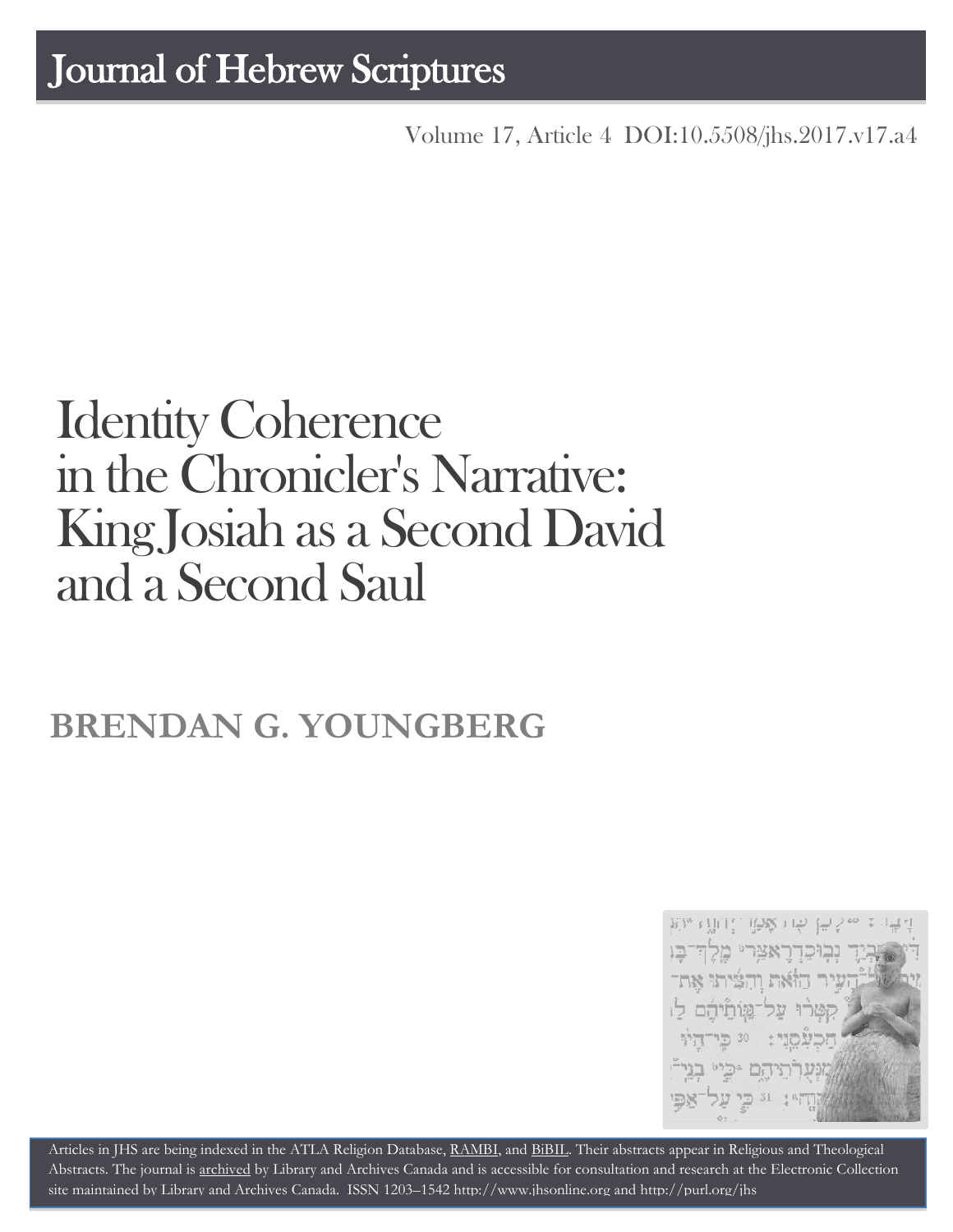### **IDENTITY COHERENCE IN THE CHRONICLER'S NARRATIVE: KING JOSIAH AS A SECOND DAVID AND A SECOND SAUL**

#### BRENDAN G. YOUNGBERG MCMASTER DIVINITY COLLEGE

#### **INTRODUCTION\***

 $\overline{a}$ 

The Book of Chronicles contains copious variations when compared to the text of the Deuteronomistic History (DH).<sup>1</sup> Among these variations is a subtle difference found in the Josiah narrative where the text reads that "the Passover had not been observed like this in Israel since he days of the prophet Samuel" (2 Chr 35:18) in contrast to the more generic phrase of "the judges who led Israel" (2 Kgs 23:22). While there may be debate concerning the Chronicler's reliance (or non-reliance) on the original text of the DH, the inclusion of the specific name of Samuel is located precisely at a major transition within the Chronicler's Josiah narrative.<sup>2</sup> Indeed,

<sup>\*</sup> A version of this paper was presented at the Annual Meeting of the Canadian Society of Biblical Studies in Calgary, AB on May 29, 2016. I would especially like to thank the questions and insights of E. Ben Zvi, C. Mitchell, and K. Bodner as provided throughout the meeting.

<sup>1</sup> For example, see I. Kalimi, *The Reshaping of Ancient Israelite History in Chronicles* (Winona Lake, IN: Eisenbrauns, 2005). For a text-critical study see S.L. McKenzie, *The Chronicler's Use of the Deuteronomistic History* (Atlanta, GA: Scholars Press, 1985).

<sup>2</sup> This study will be taking a final form approach based on the MT of Chronicles as well as Samuel and Kings. For text-critical studies involving the Old Greek versions of Chronicles, see the 2-volume treatment by L.C. Allen, *The Greek Chronicles: The Relation of the Septuagint of I and II Chronicles to the Massoretic Text* (VTSup, 25, 27; Leiden: Brill, 1974); the Klein/Allen and Williamson/Begg debates: L.C. Allen, "Further Thoughts on an Old Recension of Reigns in Paralipomeni," *Harvard Theological Review* 61 (1968), 483–91; R.W. Klein, "New Evidence for an Old Recension of Reigns," *Harvard Theological Review* 60 (1967), 93–105; idem, "Supplements in the Paralipomena: A Rejoinder," *Harvard Theological Review* 61 (1968), 492–95; C.T. Begg, "The Death of Josiah in Chronicles: Another View," *VT* 37 (1987), 1–8; H.G. Williamson, "The Death of Josiah and the Continuing Development of the Deuteronomic History," *VT* 32 (1982), 242–48; idem, "Reliving the Death of Josiah: A Reply to CT Begg," *VT* 37 (1987), 9–15; as well as Z. Talshir's text-critical treatment of the source formula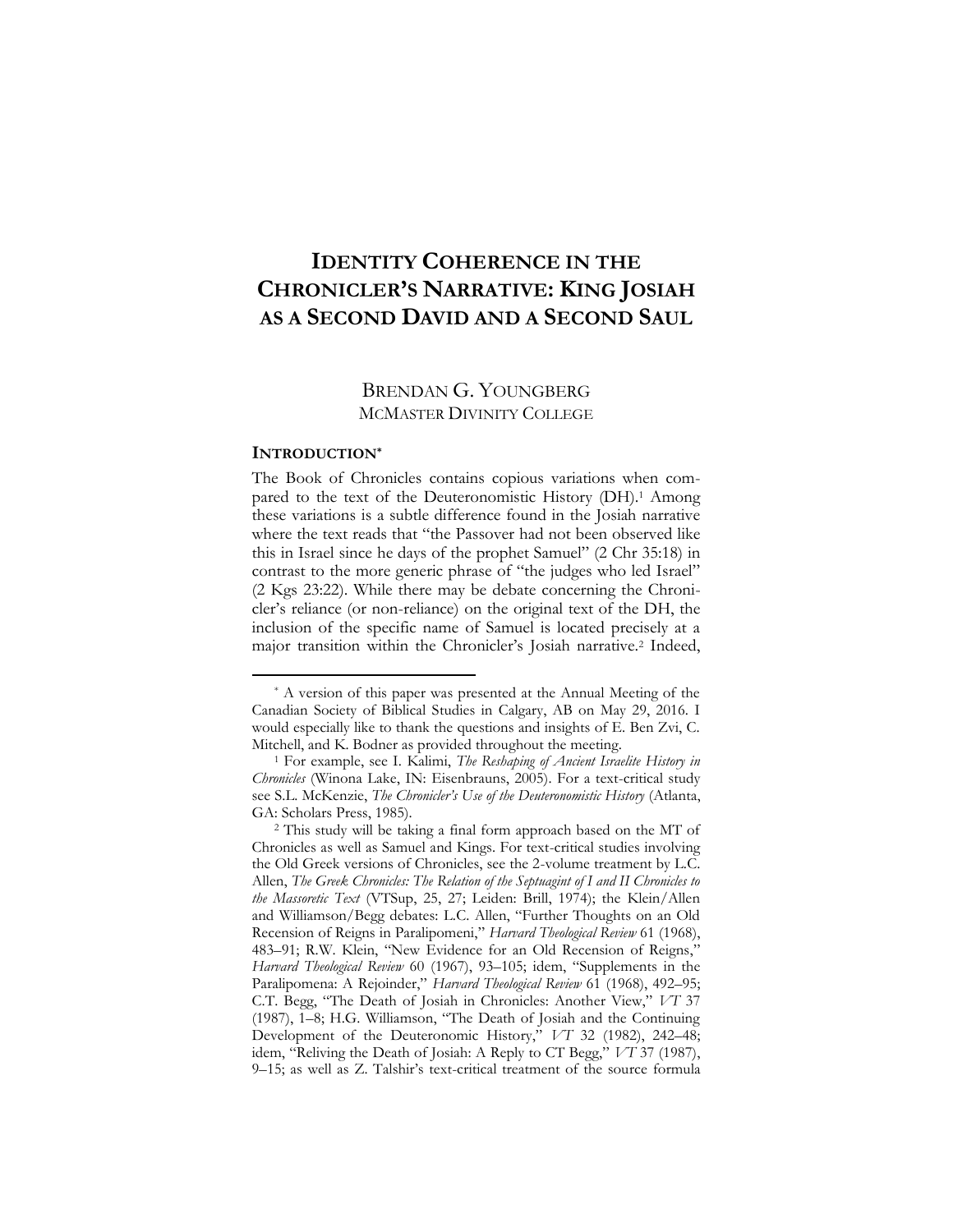the mention of Samuel distinctly links Josiah literarily to not only David, but also Saul. While the literary links between Josiah and Saul (as well as David) have long been noted by scholars, the social memory associated with the mention of Samuel, accessible through "textual identities," adds considerable rhetorical weight to the Chronicler's narrative, thus aiding readers in a greater understanding of the self-understanding of the community of Persian Yehud.<sup>3</sup>

The rhetorical weight of the Chronicler's Josiah narrative is heightened all the more by the notion that the highpoint of the DH can be seen in the inclusio contained in Josiah's reign in 2 Kgs 23:25, which states that, "Before him there was no king like him, who turned to the LORD with *all his heart, with all his soul, and with all his might*, according to all the law of Moses; nor did any like him arise after him" (cf. Deut 6:5; emphasis mine).<sup>4</sup> With such praise

<sup>3</sup> L.C. Jonker ("Who Constitutes Society? Yehud's Self-Understanding in the Late Persian Era as Reflected in the Books of Chronicles," *JBL* 127 [2008], 703–24 [704]), for example, has made the point that analyzing *textual identities* can provide "new avenues for the description of the processes of identity formation in Second Temple Yehud as witnessed in, for example, the books of Chronicles." Jonker has provided several treatments and explanations for his understanding and application of "textual identities." See, for example, L.C. Jonker, "David's Officials According to the Chronicler (1 Chronicles 23–27): A Reflection of Second Temple Self-Categorization?", in idem (ed.), *Historiography and Identity (Re)formulation in Second Temple Historiographical Literature* (New York: T&T Clark, 2010), 65– 92; idem, "Of Jebus, Jerusalem, and Benjamin: The Chronicler's Sondergut in 1 Chronicles 21 against the Background of the Late Persian Era in Yehud," in P.S. Evans and T.F. Williams (eds.), *Chronicling the Chronicler: The Book of Chronicles and Early Second Temple Historiography* (Winona Lake, IN: Eisenbrauns, 2013), 81–96; idem, "Textual Identities in the Books of Chronicles: The Case of Jehoram's History," in G.N. Knoppers and K.A. Ristau (eds.), *Community Identity in Judean Historiography: Biblical and Comparative Perspectives* (Winona Lake, IN: Eisenbrauns, 2009), 197–218.

<sup>4</sup> Cf. M.A. Sweeney, *King Josiah of Judah: The Lost Messiah of Israel*

contained in 1 Esdras ("The Three Deaths of Josiah and the Strata of Biblical Historiography [2 Kings xxiii 29–30; 2 Chronicles xxxv 20–25; 1 Esdras i 23–31]," *VT* 46 [1996], 213–36). For heuristic purposes, the term "the Chronicler" will be utilized throughout this work, though it is noted that the identities involved with, as well as various nuances elicited by, the diachronic composition of the Book of Chronicles remains to be settled. For studies engaging diachronic correspondences between the books of Chronicles and Samuel, see, for example, the compendium of essays in U. Becker and H. Bezzel (eds.), *Rereading the Relecture? The Question of (Post)chronistic Influence in the Latest Redactions of the Books of Samuel* (FAT, 2nd ser., 66; Tübingen; Mohr Siebeck, 2014). In terms of dating for the Book of Chronicles, I follow the majority of scholars placing the work in the Persian period. Cf. M.J. Boda, *1–2 Chronicles* (Cornerstone Biblical Commentary; Carol Stream, IL: Tyndale House, 2010), 8, who cites a range of 425–250 BCE; also, G.N. Knoppers, *I Chronicles: 1–9* (AB; New York, NY: Doubleday, 2003), 116, who allows a range of dates from "the late fifth century through the mid-third century."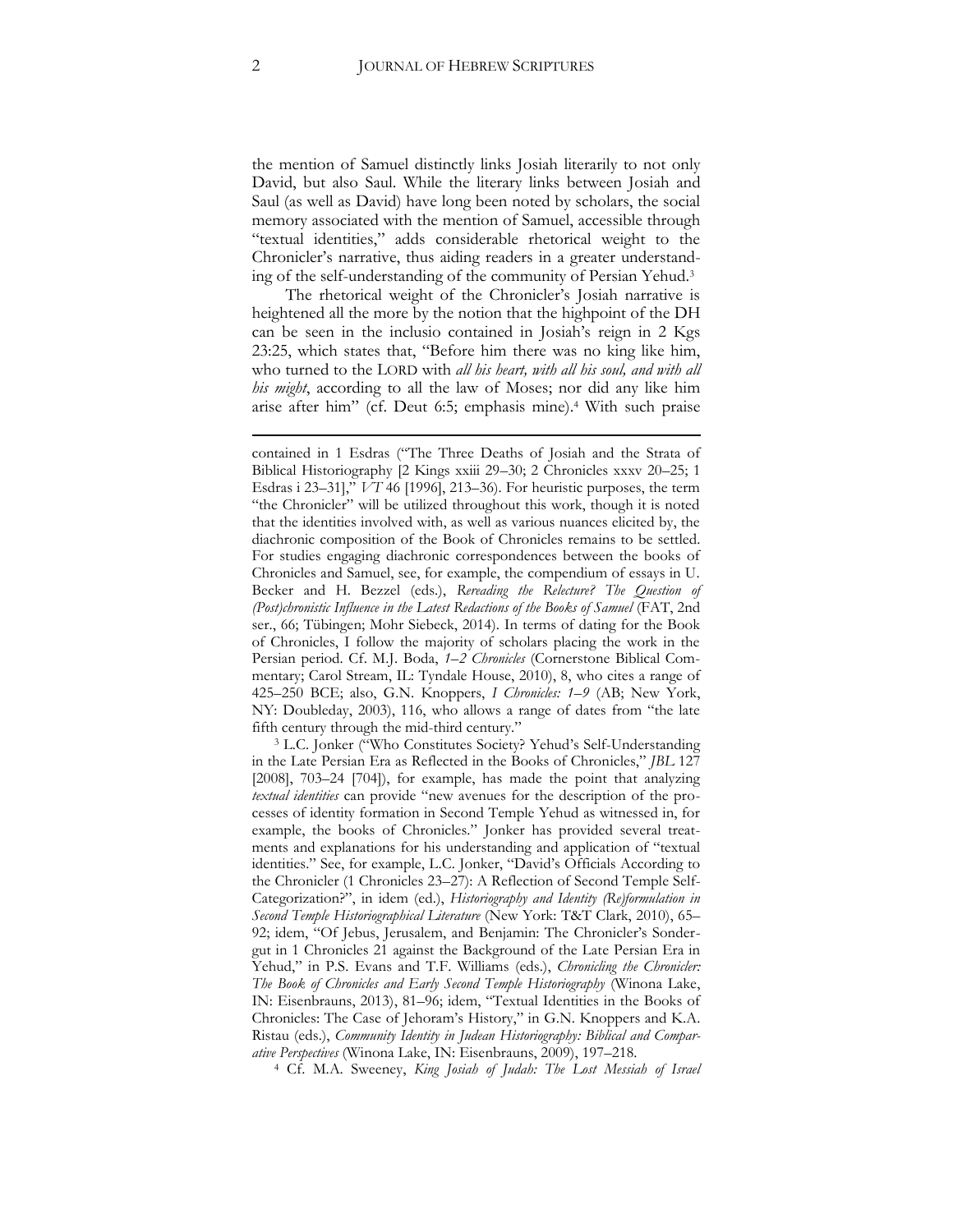lauded on a king of Judah it is not surprising that the reign of King Josiah, as recorded in the Old Testament/Hebrew Bible (OT/HB), has been the focus of a myriad of scholarly treatments.<sup>5</sup> What is surprising, however, is the means through which the Chronicler has elaborated upon the death of Josiah, which only amounts to a brief summary in the DH (2 Chr 35:20–25 // 2 Kgs 23:29–30). As a result of the divergent narrative, Josiah is related through distinct literary parallels to previous "evil" kings. These parallels include being wounded by archers in a similar manner to the "unfaithful" King Saul (1 Chr 10:3  $// 2$  Chr 35:23) as well as disguising himself in the manner of the "evil" King Ahab (2 Chr 18:33 // 2 Chr 35:22). As such, Josiah is placed directly alongside the Chronicler's exemplars of bad kings.<sup>6</sup> But for what purpose? Why is the greatest king of the DH associated, via distinct literary techniques, with the worst kings in the Chronicler's representation? To be associated with the death of "unfaithful" Saul and "evil" Ahab, whom are paradigmatically portrayed as the worst kings (cf. 1 Chr 10:13–14; 2 Chr 21:6, 13; 22:3, 4, 7, 8) rather than with a more righteous death such as Solomon (for whom the narrator entirely lacks a death narrative, cf. 2 Chr 9:31), leaves the laudable Passover celebration Josiah enacted (2 Chr 35:1–19) on negative grounds.<sup>7</sup> Such a portrayal leads Mark J. Boda to comment that "with such high praise heaped upon Josiah at the close of the Chronicler's account of the Passover (35:18), it is quite surprising that he presented this final tragic chapter of Josiah's reign."<sup>8</sup> Indeed, as Steve Delamarter stresses, "Such an ignoble end to such a righteous reign needs an explanation."<sup>9</sup> By determining Samuel's social identity in the Chronicler's narrative an additional perspective is provided to

<sup>(</sup>Oxford: Oxford University Press, 2001), 4.

<sup>5</sup> See the bibliographies, for example, of H.-S. Bae, *Vereinte Suche nach JHWH: Die Hiskianische und Josianische Reform in der Chronik* (Berlin: de Gruyter, 2005); A. Laato, *Josiah and David Redivivus: The Historical Josiah and the Messianic Expectations of Exilic and Postexilic Times* (Stockholm: Almqvist & Wiksell, 1992); and Sweeney, *King Josiah of Judah*.

<sup>6</sup> Not only does the Chronicler assess every king as to "doing good" or "doing evil" in the ascension formulae, but through the repetition of the *leitwort* מעל") unfaithful") makes explicit claim to the negative features of certain kings' reigns (cf. 1 Chr 5:25; 9:1; 10:13; 2 Chr 26:16; 28:19, 22; 29:19; 30:7; 36:14).

<sup>7</sup> Cf. L.C. Jonker, *Reflections of King Josiah in Chronicles: Late Stages of the Josiah Reception in 2 Chr 34f* (Gütersloh: Gütersloher Verlagshaus, 2003), 32, who states that "additionally, the elaborate description by the Chronicler of Josiah's campaign against Pharaoh Necho of Egypt and the circumstances of the king's death (2 Chr 35:20–24), provide a false note at the end of King Josiah's reign."

<sup>8</sup> Boda, *1–2 Chronicles*, 420.

<sup>9</sup> S. Delamarter, "The Death of Josiah in Scripture and Tradition: Wrestling with the Problem of Evil?", *VT* 54 (2004), 29–60 (30).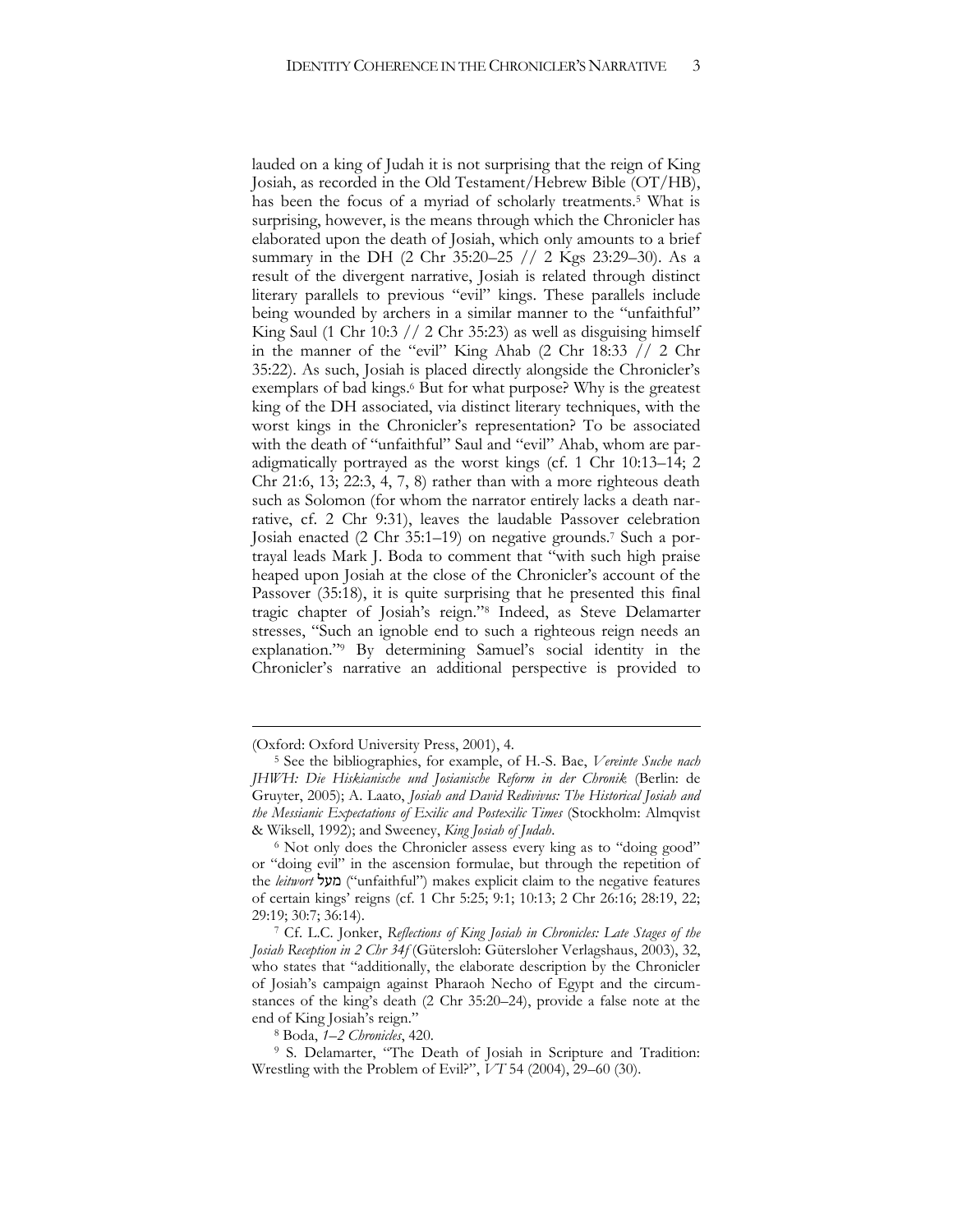resolve the apparent paradox of why Josiah, an otherwise righteous king, is recorded as succumbing to such an unrighteous death.

#### **A. JOSIAH AS A SECOND DAVID AND SECOND SAUL**

The Chronicler's narrative of Josiah's reign can be conveniently divided into three major sections: Josiah's Reforms (2 Chr 34:3b– 33), Josiah's Passover (35:1–19), and Josiah's Death (35:20–27). For the most part, scholars agree that Josiah's Passover was positive and reflects well upon the king, whereas his death provides a more negative reflection.<sup>10</sup> In the more positive narrative leading up to and surrounding Josiah's Passover there are several literary links tying David and Josiah together. For one, Josiah "walked in the ways of his ancestor David" (2 Chr 34:2) and in his eighth year as king, he "began to seek the God of his ancestor David" (34:3).<sup>11</sup> While it is common for the kings in the DH to be compared to David, the same is not true of the Chronicler. Rather, the only kings that are referenced to following (or not following) David's ways are Jehoshaphat, Ahaz, Hezekiah, and Josiah.<sup>12</sup> That Josiah is twice referred to "his ancestor David," only serves to heighten the association.

<sup>10</sup> Cf. R.W. Klein, *2 Chronicles: A Commentary* (Hermeneia; Minneapolis, MN: Fortress Press, 2012), 523, who states that Josiah's Passover was "done on the right day and in precisely the right way". C. Mitchell ("The Ironic Death of Josiah in 2 Chronicles," *CBQ* 68 [2006], 421–35 [431]), in an attempt to portray Josiah's entire reign, including the Passover celebration, in negative terms, nonetheless admits that she is writing contrary to "the vast majority of commentators, both ancient and modern." Arguably, the fullest treatments of Josiah's Passover, from a literary perspective, are provided by Jonker (*Reflections of King Josiah in Chronicles*) and K.A. Ristau ("Reading and Re-Reading Josiah: A Critical Study of Josiah in Chronicles," [M.A. thesis, University of Alberta, 2005]), both of whom state the positive aspects and the central place of Josiah's Passover within the Chronicler's narrative. Ristau's subsequent essay ("Reading and Re-Reading Josiah: The Chronicler's Representation of Josiah for the Postexilic Community," in G.N. Knoppers and K.A. Ristau (eds.), *Community Identity in Judean Historiography: Biblical and Comparative Perspectives* [Winona Lake, IN: Eisenbrauns, 2009], 219–47), though focusing more specifically on Josiah's death than Passover, substantiates much of his prior study.

<sup>11</sup> While L.C. Jonker (*1&2 Chronicles* [Understanding the Bible Commentary Series; Grand Rapids, MI: Baker, 2013], 288) has made the point that the variation between the phrase in 2 Chr 34:2 and the DH, which cites that Josiah followed "*all* the ways of his father David" (2 Kgs 22:2; emphasis mine), seeks to distance the association between Josiah and David (for the Chronicler does not leave David wholly unblemished), there is, nonetheless, an association maintained that continues throughout the narrative that reflects positively on Josiah, especially where the temple cultus is involved.

<sup>12</sup> Citations comparing kings to David are: 1 Kgs 11:4, 6; 14:8; 15:3, 11; 2 Kgs 14:3; 16:2; 18:3; 22:2; 2 Chr 17:3; 28:1; 29:2; 34:2, 3.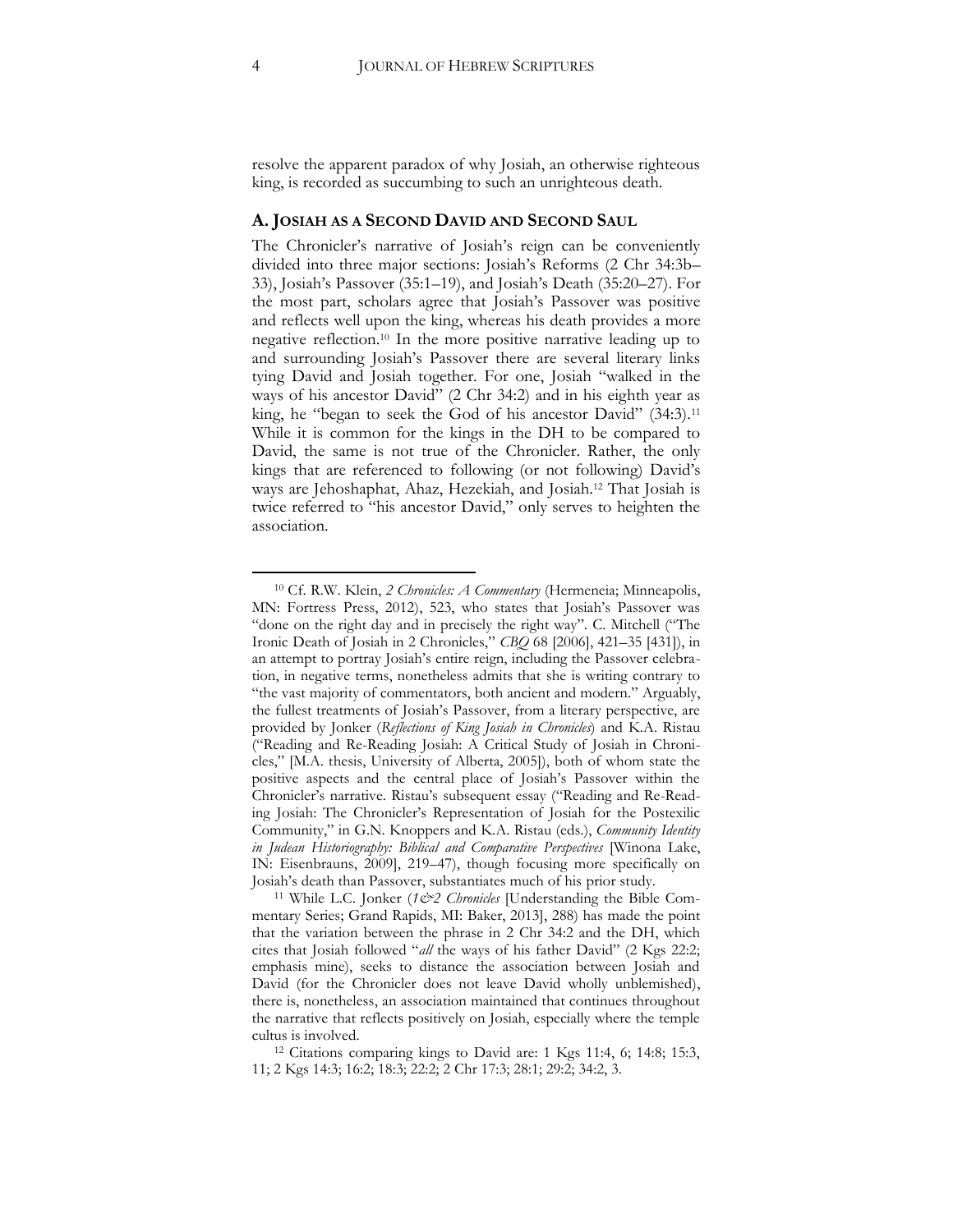Among the comparisons, Josiah also "appoints" the priests to their offices and speaks to the Levites, telling them to "put the holy ark in the house ... [for] you need no longer carry it on your shoulders" (2 Chr 35:3).<sup>13</sup> This is reflective of what David had said to the Levites, "the Levites no longer need to carry the tabernacle or any of the things for its service" (1 Chr 23:26). David then continues to tell the Levites (twice) to "assist the descendants of Aaron for the service of the house of YHWH" (23:28, 32). During Josiah's Passover, they were told to make preparations by ancestral houses "following the written directions of King David of Israel and the written directions of his son Solomon" (2 Chr 35:4). As well, the singers, the descendants of Asaph, were in their place "according to the command of David, and Asaph, and Heman, and the king's seer Jeduthun" (35:15). Ultimately, all the service of YHWH was prepared "according to the command of King Josiah" (35:16), which is reminiscent of David's ordering of Levites, by division, and ensuring the house would be provided for (1 Kgs 23:27).

King Josiah becomes a sort of hybrid king according to this narrative. Just as Josiah is linked to David in the first part of the narrative, so too, is Josiah linked with Saul in the narrative surrounding his death. Christine Mitchell, for one, presents explicit literary relationships between Josiah and several previous "bad" kings such as Saul, Ahab, Amaziah, and Ahaziah.<sup>14</sup> One of the clearest linguistic connections among these relates Josiah to Ahab, whereby both kings "disguise" themselves (יתחפש (as they enter into battle (2 Chr 18:29 // 2 Chr 35:22).<sup>15</sup> As Sara Japhet suggests, King Ahab is set in a balanced position with King Jehoshaphat in the narrative including both kings.<sup>16</sup> Any superiority between the kings suggested in the account in 2 Kings is no longer present in the Chronicler's account. The similarities between Josiah's death and King Ahab's are symbolic of the equality of the kings (i.e.,

<sup>13</sup> This, indeed, is an odd command, for the ark, after Solomon's reign, is already in the house (cf. Jonker, *1&2 Chronicles*, 293). Klein (*2 Chronicles*, 509) absolves this (without further comment) by translating the passage as "Since the holy ark has been brought". However, for the purposes of this study, the literary relationship tying this command directly to David is paramount; the location of the ark, per se, is secondary.

<sup>14</sup> Mitchell, "The Ironic Death of Josiah," 431–34.

<sup>&</sup>lt;sup>15</sup> The other explicit linguistic relationship between Josiah and Ahab is the identical יהחליתי ("I am wounded" Hofal Perfect first person singular), which only occurs in the Hebrew Bible in these two narratives; however, a relationship to Saul is not entirely excluded in this case either for he, too, is noted as being יחל.

<sup>16</sup> S. Japhet, *I and II Chronicles* (Louisville, KY: Westminister John Knox, 1993), 758–59. Cf. also, R.J. Coggins' ("On Kings and Disguises," *JSOT* 50 [1991], 55–62 [60]) assertion that the use of "disguise" is attributed to kings that are of an "unacceptable" line in the eyes of God, certainly in the DH accounts.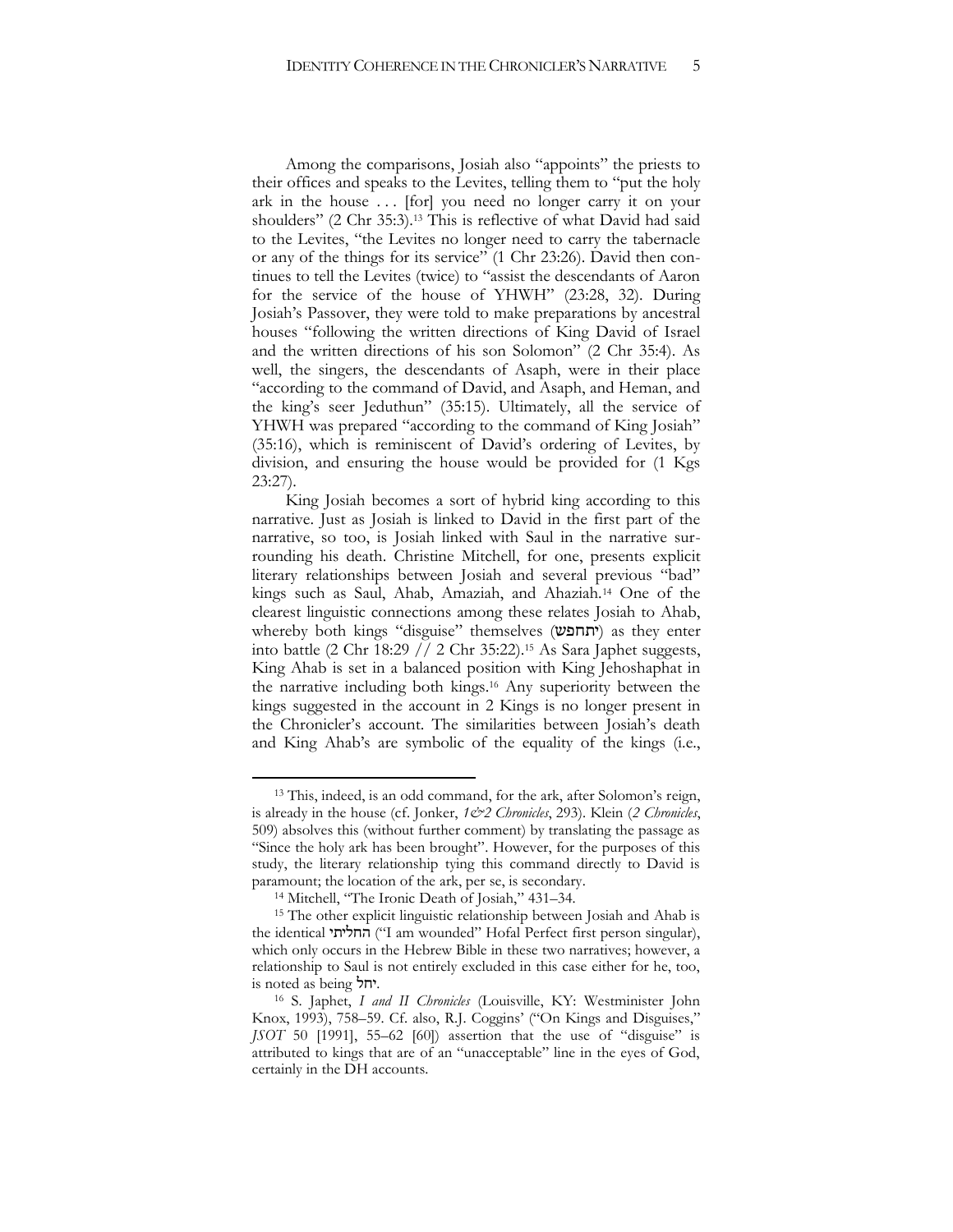Josiah is not so superior to Ahab), but even more importantly further connects Josiah, literarily, to the original king of Israel, Saul.<sup>17</sup> For even the act of Ahab disguising himself parallels that of Saul when he "disguised" himself (יתחפש) in seeking the female medium at Endor in 1 Sam 28:8. This linguistic parallel directly leads to the appearance of Samuel—providing yet another literary relationship between Saul, Samuel, and Josiah, who himself heeded the prophetess Huldah. As such, the parallel with King Ahab serves to intensify the relationship between Josiah and Saul. Mitchell states as much when she says, "the patterning of Josiah's death on the death of Ahab links Josiah's death with the death of Saul in both 1 Samuel 31 and 1 Chronicles 10."<sup>18</sup> The similarities between Saul and Josiah can further be seen by the use of similar terms within both pericopae. The scene involving Saul is entirely surrounding his death at a battle (1 Chr 10:1–14). Similar references in both narratives (set within battle scenes) include "archers" (היורים) and similar Hebrew roots: ויחל and החליתי) 1 Chr 10:3; 2 Chr 35:22–23). In comparing these terms, Robert Alter suggests that narrative art can be created through similar Hebrew roots apart from a strict semantic association.<sup>19</sup> Although in this instance, the semantic association between the two uses does seem related, nonetheless.<sup>20</sup>

What, perhaps, is of the most interest in the Saul narrative is the lack of מאד in the Chronicler's account of Saul when it says

<sup>17</sup> Further studies concerning the relationship between Josiah and Ahab, especially their "Israelite" identities, are certainly warranted (as well as other kings that Josiah's narrative parallels such as Asa, Jehoram, Ahaziah, Amaziah, Joash, Hezekiah), however, the linguistic connections between Josiah and Ahab's narratives seem to point most clearly, and add considerable weight to, the relationship of Josiah and Saul. This connection can be further seen in light of the Chronicler's "missing" narratives involving Saul / Samuel, which, in many ways may be accounted for by the "silences" found within post-traumatic societies, though such analysis is beyond the scope of the current study. Cf. D. Janzen, *The Violent Gift: Trauma's Subversion of the Deuteronomistic History's Narrative* (New York, NY: T&T Clark, 2014).

<sup>18</sup> Mitchell, "The Ironic Death of Josiah," 422.

<sup>19</sup> R. Alter, *The Art of Biblical Narrative* (New York, NY: Basic Books, 1981), 95.

<sup>20</sup> Cf. BDB (297, 2b) which lists "be in severe pain" for חול as used in 2 Chr 10:3; also, DCH (3:212): חיל," be in pain." For text-critical alternatives, see H. Bezzel, "Kleine, feine Unterschiede: Textvarianten in der Saulüberlieferung als Zeugnisse theologisch orientierten Sprachbewusstseins?", in J. Thon, G. Veltri, and E.-J. Waschke (eds.), *Sprachbewusstsein und Sprachkonzepte im Alten Orient, Alten Testament und Rabbinischen Judentum* (Orientwissenschaftliche Hefte, 30; Halle: Martin-Luther-Universität, 2012), 121–42 (135–36); idem, "The Numerous Deaths of Saul," in C. Edenburg and J. Pakkala (eds.), *Is Samuel Among the Deuteronomists? Current Views on the Place of Samuel in a Deuteronomistic History* (Atlanta, GA: Society of Biblical Literature, 2013), 331.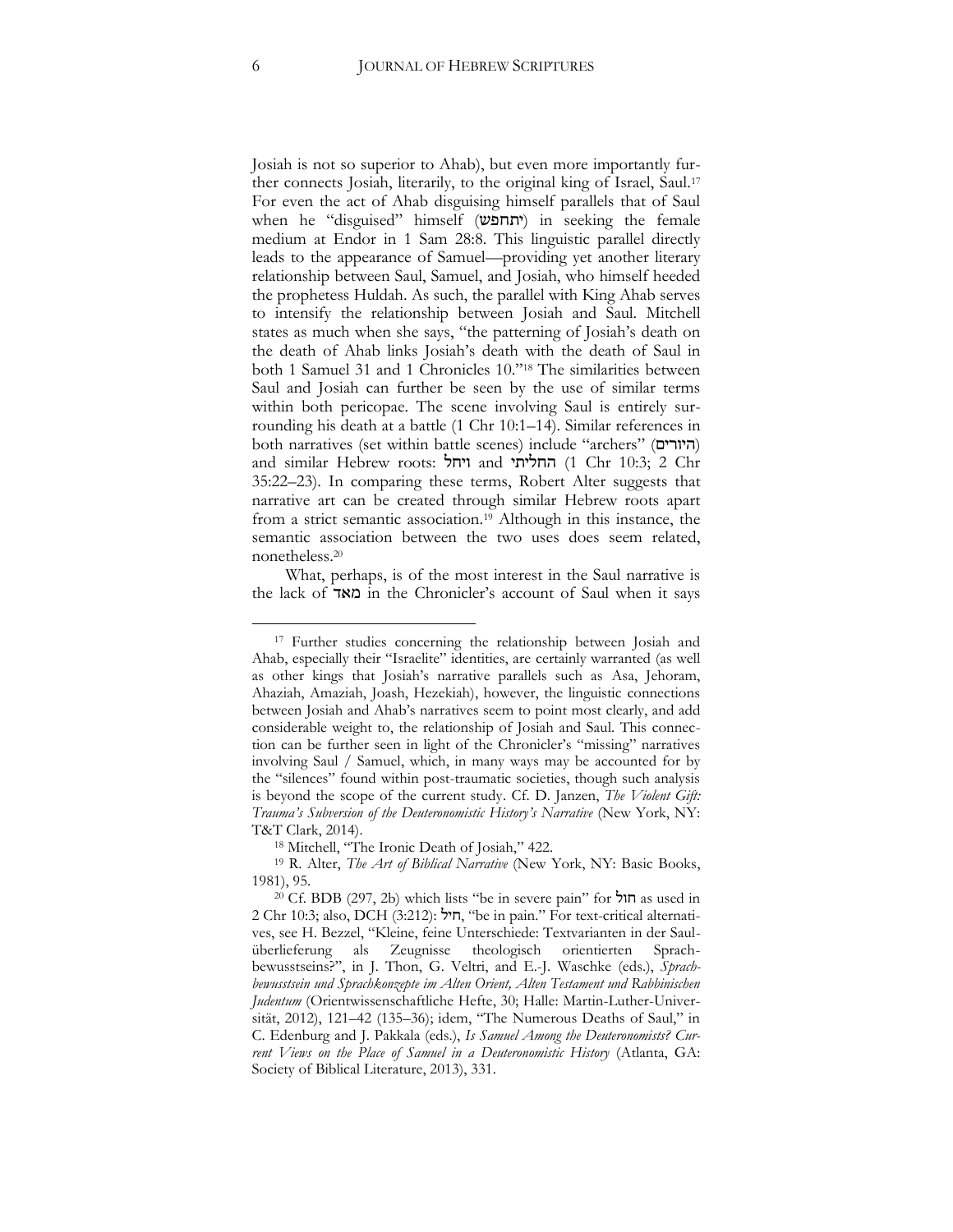that "the archers overtook him, they wounded him" where elsewhere a mostly literal reproduction from 1 Sam 31:3 is made which says that "the archers overtook him and they wounded him critically." The "missing" מאד in Saul's narrative in Chronicles, in fact reappears in Josiah's narrative at the exact same moment of the narratives: in Josiah's woundedness in 2 Chr 35:23 where the text reads, "Archers shot King Josiah, and he said to his officers, 'Take me away for I am badly wounded.' " The association between Saul and Josiah draws a direct link to the assessment of both kings, at this moment, being "bad." Robert Polzin, in his treatment of the DH, was not far off when he made the connection, though without further development, between "the destiny of Saul—*like that of Josiah*" <sup>21</sup> For the Chronicler, Saul died because of his "unfaithfulness" (מעל) and subsequently Josiah succumbs to an eerily similar fate.

#### **B. SAMUEL IN THE BOOK OF CHRONICLES**

 $\overline{a}$ 

It is precisely at the transition from Josiah's laudable Passover celebration to the more negative treatment of his death that the mention of Samuel occurs. The phrase in 2 Chr 35:18 that "no Passover like it had been kept in Israel since the days of the prophet Samuel," precipitates the transition of the narrative (the linguistic transition occurs in v. 20 with the phrase "after all this"). But what does such a phrase refer to? Richard J. Coggins has commented that this reference is "unexpected and puzzling."<sup>22</sup> It may be that the Chronicler is attempting to clarify, or make more explicit, what is contained in the DH, which claims that Josiah's Passover had not been kept "since the days of the judges" (2 Kgs 23:22).<sup>23</sup> This certainly remains plausible based on the DH depiction of Samuel as both a judge and as acting in a prophetic role, however, there is also the precedence of comparison of Hezekiah's Feast to "the

<sup>21</sup> R. Polzin, *Samuel and the Deuteronomist: A Literary Study of the Deuteronomic Histor*y*. Part Two: 1 Samuel* (San Francisco, CA: Harper & Row, 1989), 146. Emphasis mine.

<sup>22</sup> R.J. Coggins, *First and Second Books of the Chronicles* (CBC; New York, NY: Cambridge University Press, 1978), 300. Most commentators tend to focus entirely on the Passover Feast itself (as one of being centralized, how the Levites are elevated, as compared to the Torah legislation) without primarily focusing on the extent of comparison. Though some claim that Hezekiah's Feast being referred to "the days of Solomon" places a greater emphasis on Hezekiah than Josiah (Cf. Boda, *1–2 Chronicles*, 419), this seems to downplay, if not dismiss, the rhetoric of Josiah's Passover being compared to Samuel.

 $23$  For an example of how the Chronicler clarifies and unifies elements recorded in the DH, see P.S. Evans, "Historia or Exegesis? Assessing the Chronicler's Hezekiah-Sennacherib Narrative," in P.S. Evans and T.F. Williams (eds.), *Chronicling the Chronicler: The Book of Chronicles and Early Second Temple Historiography* (Winona Lake, IN: Eisenbrauns, 2013), 103–20 (106).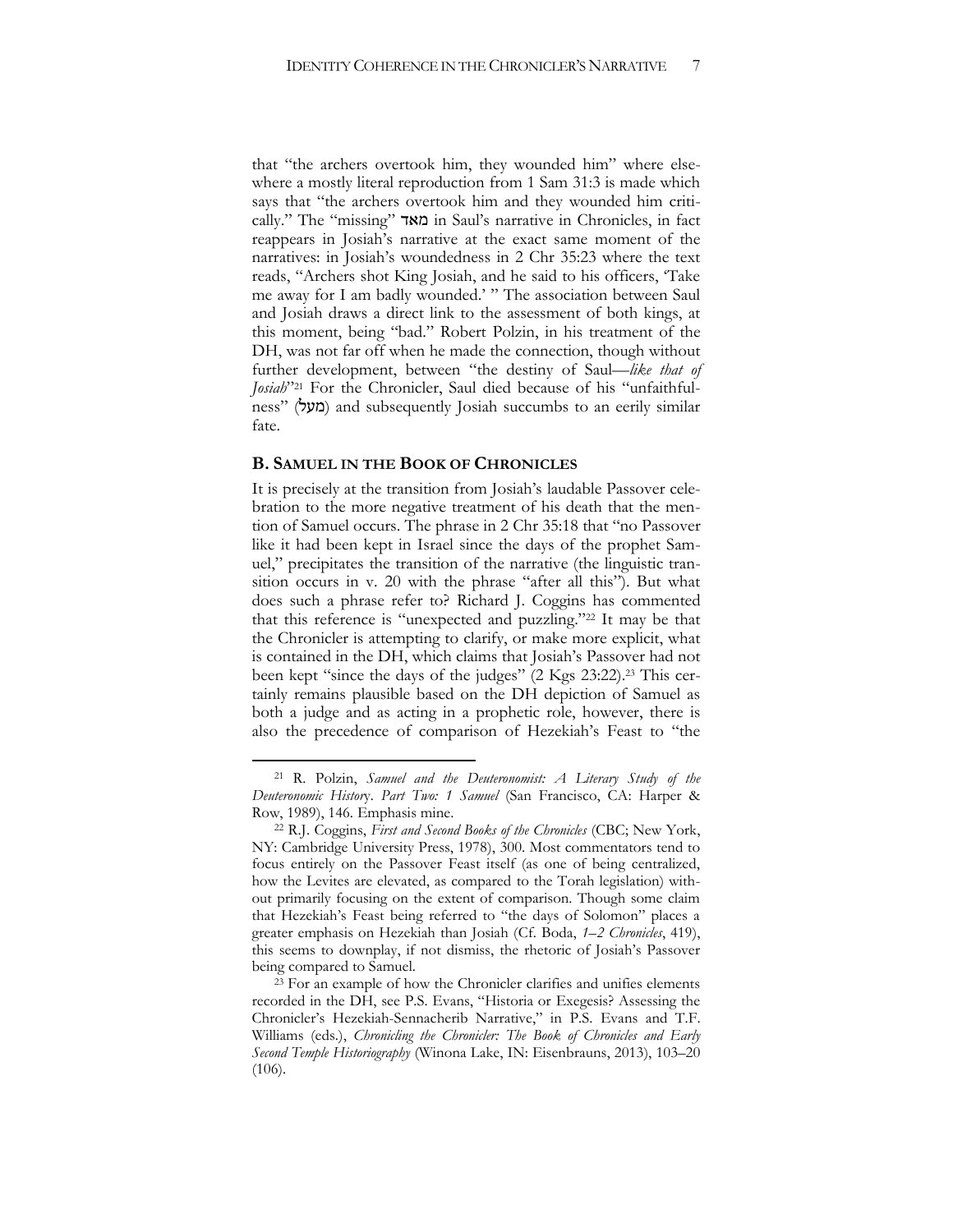days of Solomon" (2 Chr 30:26). By specifying Samuel, a literary connection is more emphatic: Solomon is representative of certain aspects for Hezekiah's reign; Samuel is now representative for Josiah's reign.<sup>24</sup> The question, however, is how?

The comparison between the Feasts of Hezekiah and Solomon are fairly clear: both feasts last two weeks (2 Chr 7:9 // 30:23); both feasts are marked by joy (2 Chr 7:10 // 30:23, 26); both kings supply offerings from their own supply (2 Chr 7:5 // 30:24). However, in comparing Josiah's Passover to Samuel, it is less clear what the intention of such a statement is: the Chronicler does not include a narrative of "the days of Samuel." One, therefore, must seek a relevant account of "Samuel's days" elsewhere. The most obvious place to look for "the days of Samuel," based on the sheer volume of material the Chronicler shares in common, is in the DH (specifically, First Samuel). However, there is no mention of a Passover celebration occurring within Samuel's narrative in the books of Samuel. This leaves the reader of Chronicles with a limited number of options: either the reference to Samuel is meant only to refer to the references of Samuel within Chronicles itself; it refers to a cultural memory not written (i.e., the reader assumes that Samuel held a Passover); or, it is meant to refer to cultural memory as preserved in another source, such as the DH.<sup>25</sup>

Looking at the Book of Chronicles, according to both James T. Sparks and Gary N. Knoppers, the Chronicler's genealogies can be chiastically structured with the House of David and the House of Saul on parallel strata, each flanking the center of the chiasm, which rests upon the Levites.<sup>26</sup> It is within the Levitical genealogy

<sup>24</sup> For a detailed analysis of Hezekiah's comparison to Solomon, see M.A. Throntveit, "The Relationship of Hezekiah to David and Solomon in the Books of Chronicles," in M.P. Graham, S.L. McKenzie, and G.N. Knoppers (eds.), *The Chronicler as Theologian: Essays in Honor of Ralph W. Klein* (New York, NY: T&T Clark, 2003), 209–28.

<sup>25</sup> Of course, there is also the option of the reference being an arbitrary or otherwise meaningless ascription; however, to borrow a concept from M.M. Bakhtin, there are no "neutral" words. Indeed, "no living word relates to its object in a *singular* way. . . The word, directed toward its object enters a dialogically agitated and tension-filled environment of alien words, value judgments and accents, weaves in and out of complex interrelationships, merges with some, recoils from others, intersects with yet a third group: and all this may crucially shape discourse, may leave a trace in all its semantic layers, may complicate its expression and influence its entire stylistic profile," cf. M.M. Bakhtin "Discourse in the Novel," in C. Emerson and M. Holquist (eds.), *The Dialogic Imagination: Four Essays* (Austin, TX: Texas University Press, 1981), 259–401 (272).

<sup>26</sup> This is not to suggest full agreement with all aspects of either J.T. Sparks' or Knoppers' entire chiastic structure, but rather to highlight the explicit prominence of these three tribal entities. Cf. J.T. Sparks, *The Chronicler's Genealogies: Towards an Understanding of 1 Chronicles 1*–*9* (Atlanta, GA: Society of Biblical Literature, 2008), 29; Knoppers, *I Chronicles 1*–*9*, 260–65.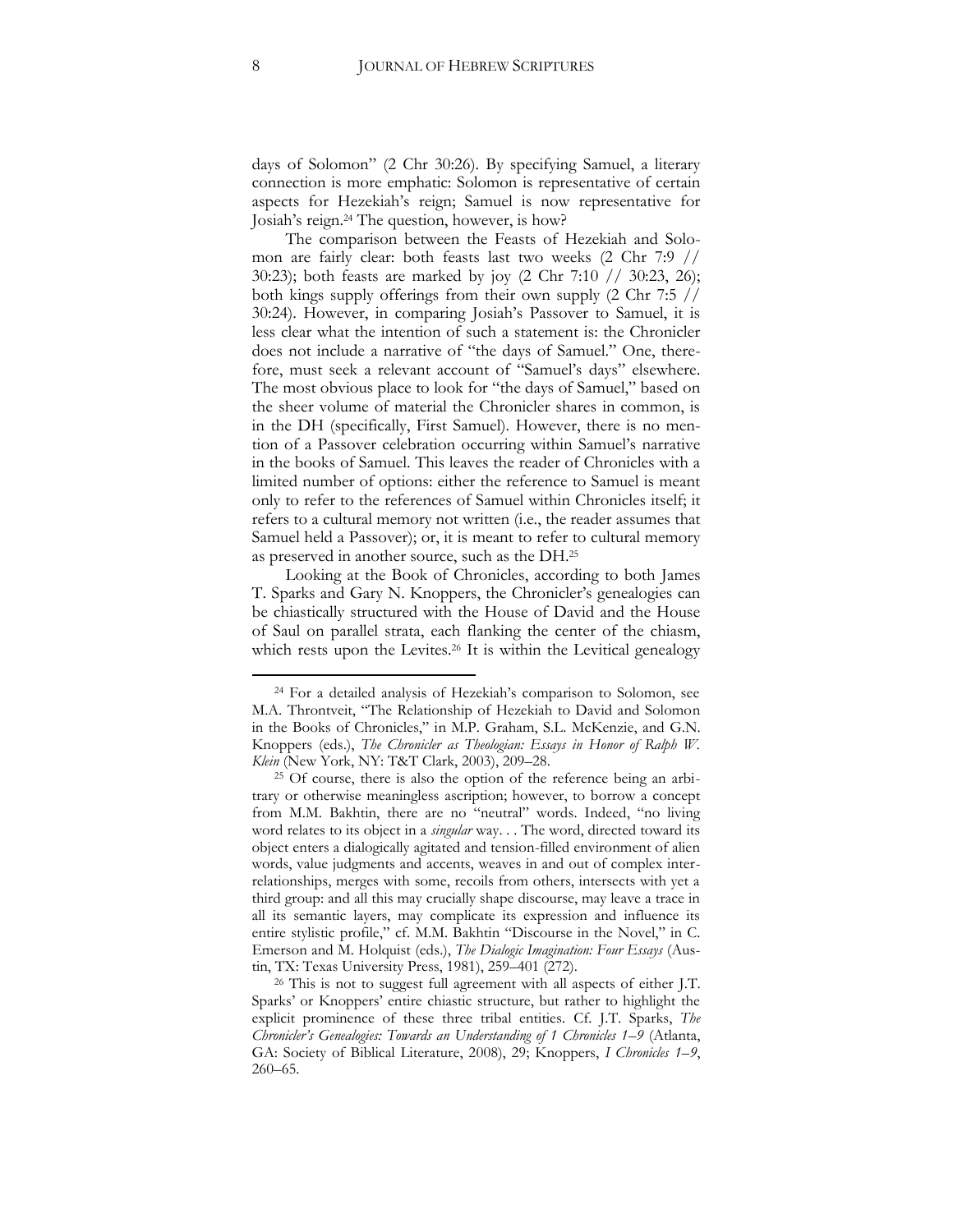that Samuel is listed, not once, but twice (1 Chr 6:13, 18).<sup>27</sup> As Knoppers points out, there is no mention in the books of Samuel as to the lineage of Samuel being Levitical; if anything, Samuel's father is mentioned to be "from the hill country of Ephraim" (1 Sam 1:1). However, Sparks has made the observation that it is nonetheless a possibility for Elkanah, Samuel's father, to have been a "Levite living among Ephraimites."<sup>28</sup> As the narrative of Samuel unfolds, Samuel's ministry encompasses the territory of Benjamin, which would conceivably make Samuel a Levite living among Benjaminites. In essence, Samuel's very identity provides a bridge between tribes.<sup>29</sup>

The relationship between Samuel and Saul is explicitly and inseparably recorded in the books of Samuel. The relationship between Samuel and David is, on the other hand, less developed as Samuel perishes before David ascends to the throne of Israel. However, the Chronicler maintains, even in its subtleness, a distinct bond between the two. Of the ten occurrences of the name, Samuel, outside the books bearing the same name, eight of these are to be found in Chronicles.<sup>30</sup> As previously mentioned, two of these mentions are within the Levitical (specifically, Kohathite) genealogies. Furthermore, Samuel is listed along with David as having assigned the gatekeepers to their positions (1 Chr 9:22) and as a referent of fulfilled prophecy in the anointing of David as king (1 Chr 11:3). But Samuel is also listed alongside Saul (his close companion from the Books of Samuel) in 1 Chr 26:28 in regards to dedicating gifts to the temple, which also, interestingly enough, lists both Abner and Joab, ardent enemies, working together in service of the temple.

From the list of Samuel's appearances, there are several aspects that appear prominently: Samuel is listed among the Levites, but he is also listed, literarily, alongside not only David, but Saul. These associations are precisely the tribes most prominently portrayed throughout the genealogies. That Samuel, in essence, provides a unifying element to these otherwise disparate entities is intriguing. That Samuel, in his final appearance in Chronicles, appears precisely at the transition between Josiah's likeness to David and his death akin to Saul is perfectly in accordance with his appearance throughout Chronicles.<sup>31</sup>

<sup>27</sup> English versions: 1 Chr 6:28, 33. The Old Greek contains an additional reference to Samuel in 1 Chr 6:27.

<sup>28</sup> Sparks, *The Chronicler's Genealogies*, 98.

<sup>29</sup> In regards to the Chronicler's pro-priestly versus pro-Levite rhetoric, see G.N. Knoppers, "Hierodules, Priests, or Janitors? The Levites in Chronicles and the History of the Israelite Priesthood," *JBL* 118 (1999), 49–72.

<sup>30</sup> 1 Chr 6:13, 18 (MT; English versions: 6:28, 33); 7:2; 9:22; 11:3; 26:28; 29:29; 2 Chr 35:18. The only other appearances are found in Ps 99:6 and Jer 15:1.

<sup>&</sup>lt;sup>31</sup> Cf. Mark Leuchter's treatment (" 'The Prophets' and 'The Levites' in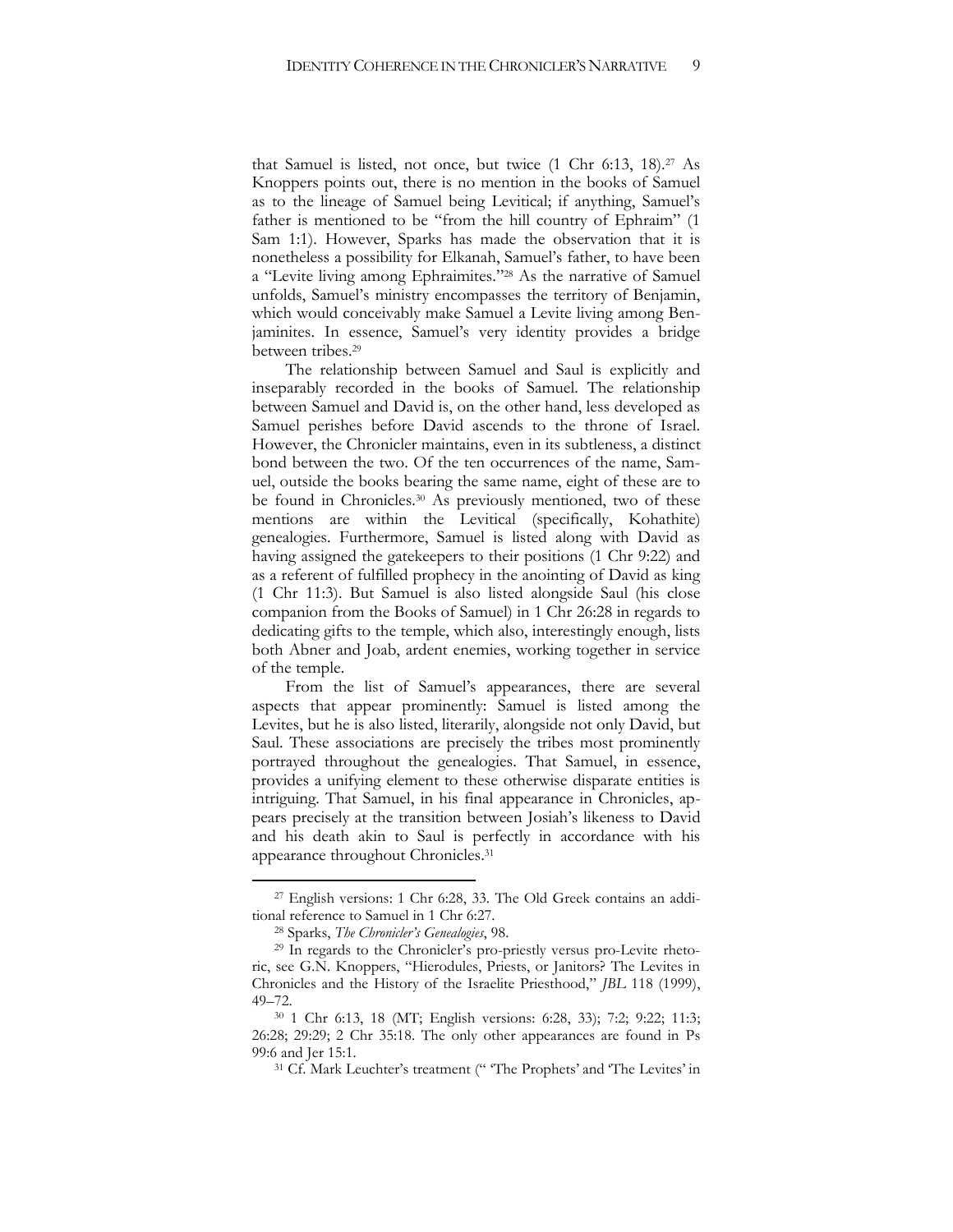The appearance of Samuel within Josiah's narrative, based on the usage throughout Chronicles, reveals a rhetorically weighted presentation of the final chapter of Judah's monarchy. The affirmation of the Levites, especially the singers and, specifically, the descendants of Heman, is undeniable; however, also integral to the role of Samuel at this point is the notion of unification. That Samuel was a Levite ministering in Benjaminite territory, appearing alongside both David and Saul, and now providing the transition not only between the establishment of the temple cultus but the death and exile of the Davidic monarchy is revealing. There is considerable debate within scholarship concerning the status of the Davidic kingship during the Persian era, however, several studies have argued for the centrality of the temple cultus to be the enduring visage of YHWH's rule.<sup>32</sup> Boda has provided a survey of recent scholarship addressing the role of the Davidides as portrayed in Chronicles, and in so doing, seeks to draw upon the commonalities between the various perspectives offered.<sup>33</sup> In light of these, and other excellent studies, from a literary perspective, Josiah's narrative provides grounds to believe the Chronicler was issuing a call to the community of Persian Yehud to gather together in worship at the centralized temple in Jerusalem.<sup>34</sup> This is, in large

Josiah's Covenant Ceremony," *ZFAW* 121 [2009], 31–47) in regards to the Chronicler's shift from "prophets" to "Levites" as highlighted by the Jeremiahic tradition. While Samuel's identity as a prophet and a Levite, according to the Chronicler, is overlooked in Leuchter's study, the appearance of Samuel in tandem with the Levites in the Josiah narrative, nonetheless, should further substantiate much of Leuchter's findings, though such a task remains outside the bounds of the current study.

<sup>32</sup> See, for example, S.J. Schweitzer's ("Exile, Empire, and Prophecy: Reframing Utopian Concerns in Chronicles," in S.J. Schweitzer and F. Uhlenbruch [eds.], *Worlds that Could Not Be: Constructing Utopia in Chronicles, Ezra and Nehemiah* [London: T&T Clark, 2016], 88, 95) utopian treatment portraying the temple cultus as a major facet to the *better alternative reality* being presented in Chronicles.

<sup>33</sup> M.J. Boda, "Gazing Through the Cloud of Incense: Davidic Dynasty and Temple Community as Seen in the Chronicler's Perspective," in P.S. Evans and T.F. Williams (eds.), *Chronicling the Chronicler: The Book of Chronicles and Early Second Temple Historiography* (Winona Lake, IN: Eisenbrauns, 2013), 217–47. The chart on p. 220 provides an easily accessible categorization of the various scholars providing argumentation in regards to the cult and monarchy as recorded by the Chronicler.

<sup>&</sup>lt;sup>34</sup> While the current study is focused predominately on the literary features associated with Samuel's identity in Chronicles, it is fair to note that of the scholars debating the role of the Davidides in Chronicles, the current study finds most convincing, and thus assumes, the arguments primarily found in these studies focusing on the enduring visage of the temple cultus: W. Riley, *King and Cultus in Chronicles Worship and the Reinterpretation of History* (Sheffield: JSOT, 1993); P.C. Beentjes, *Tradition and Transformation in the Book of Chronicles* (Leiden: Brill, 2008); S.J. Schweitzer, *Reading Utopia in Chronicles* (New York, NY: T&T Clark, 2007); and Sparks, *The*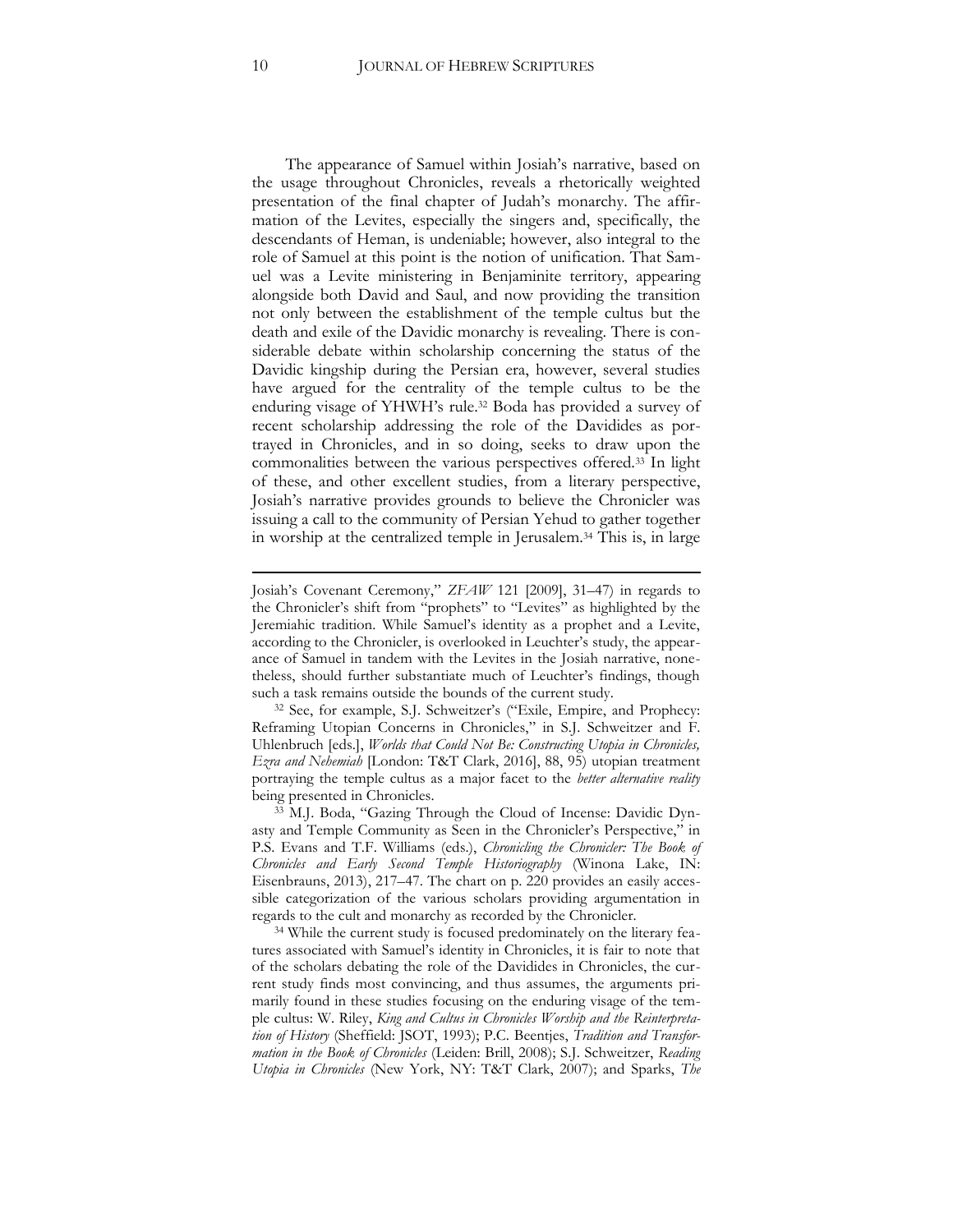part, due to the inclusion of Samuel's very identity: Samuel's identity within Chronicles provides a coherent bridge to unify Israel; what are readers, then, to make of the social memory associated with the hyperbolic appearance of Samuel in relation to the Passover in Josiah's narrative?

#### **C. SOCIAL MEMORY OF SAMUEL<sup>35</sup>**

.

One of several perplexities contained in Chronicles is detecting the rhetoric involved by beginning the narrative proper in 1 Chr 10 mid-action, thrusting the reader directly into the final death scene of the Benjaminite, Saul. However, most analyses of the Saul narrative constrict the rhetorical strategy to the immediate context alone—namely, the relationship to David's ascension narrative.<sup>36</sup> What is often omitted from these otherwise excellent studies, is the greater context of Chronicles. For both the genealogies, at the

*Chronicler's Genealogies*; though, as the primary initiators of similar views, also W. Rudolph (*Chronikbücher* [HAT, 21; Tübingen: Mohr Siebeck, 1955]) and A. Caquot ("Peut-on parler de messianisme dans l'œuvre du Chroniste?", *RTP* 16 [1966], 110–20). To be fair, however, studies suggesting a "future" monarchy provide excellent evidence and the debate has by no means been exhausted—which may be part of Boda's motivation in seeking to determine a common ground (much like the reference to Samuel in Chronicles!) for all parties to come together.

<sup>&</sup>lt;sup>35</sup> The approach to "social memory" follows Ben Zvi's reliance on P. Nora's "sites of memory." Cf. the following: "[a site of memory is] any constructed space, place, event, figure, text or the like—whether it exits 'materially' or only in the mind of members of a social group—whose presence in the relevant cultural milieu evokes or was meant to evoke core images or aspects of images of the past held by the particular social group who live in that cultural milieu . . . most of these sites act as ciphers to be activated within a particular social discourse, and as places to be visited and revisited, even if only mentally, as part of a self-supportive mechanism of socialization and social reproduction." D.V. Edelman and E. Ben Zvi, *Remembering Biblical Figures in the Late Persian and Early Hellenistic Periods: Social Memory and Imagination* (Oxford: Oxford University Press, 2013), xii. For Nora's treatment of sites of memory (*les lieux de memoire*) see P. Nora, "Between Memory and History: Les *lieux de memoire*," *Representations* 26 (1989), 7–24.

<sup>&</sup>lt;sup>36</sup> For example, see S. Zalewski, "The Purpose of the Story of the Death of Saul in 1 Chronicles 10," *VT* 39 (1989), 449–67; J. Trotter, "Reading, Readers, and Reading Readers Reading the Account of Saul's Death in 1 Chr 10," in M.P. Graham and S.L. McKenzie (eds.), *The Chronicler as Author: Studies in Text and Texture* (Sheffield: Sheffield Academic, 1999), 294–310; P.J. Sabo, "Seeking Saul in Chronicles," in P.S. Evans and T.F. Williams (eds.), *Chronicling the Chronicler: The Book of Chronicles and Early Second Temple Historiography* (Winona Lake, IN: Eisenbrauns, 2013), 43-64; T. Willi, " Den Herrn aufsuchen . . . ' Einsatz und Thema den narrativen Teils der Chronikbücher," in idem, *Israel und die Völker*: *Studien zur Literatur und Geschichte Israels in der Perserzeit* (SBAB, 55; Stuttgart: Katholisches Bibelwerk, 2012), 123–35.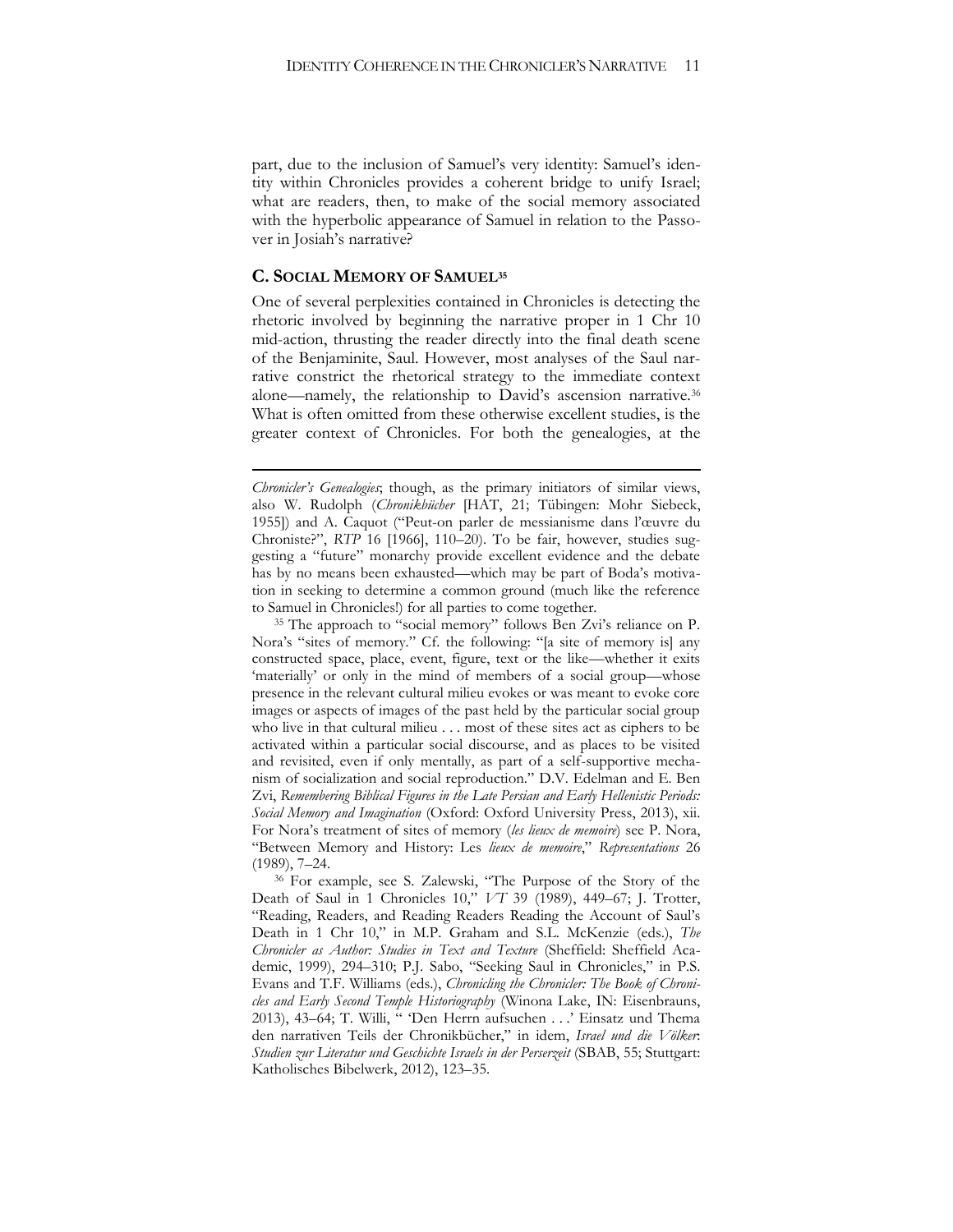beginning of Chronicles, and the narrative of Josiah, at the end of Chronicles, contributes and parallels much that is contained in the Saul narrative. As well, rather than analysis of the Chronicler focusing solely on Saul and David, there is the conspicuous omission concerning the entire narrative of Samuel; in fact, the narrative of Chronicles begins very near where the narrative of Samuel (by being brought up by Saul's request, "out of the earth" in 1 Sam 28:13) ends. What then is representative of Samuel as portrayed in the DH? In other words, what would the name "Samuel" as it appears in Chronicles evoke in the community's mind, and how is this being appropriated by the Chronicler?<sup>37</sup>

The death of Samuel is recorded twice in the DH: once in 1 Sam 25:1 and again in 1 Sam 28:3. These death notices usher in narratives involving first David, then Saul. The life of Samuel is narrated as one of establishing the kingship of Israel. For first, Saul was anointed by Samuel, then David (1 Sam 10:1; 16:13). As such, a reference to the "days of Samuel" is first and foremost a reference to the days before the monarchy for it was Samuel that anointed not only Saul but David as well.

In the second death narrative (the final appearance of Samuel in the DH), when Saul seeks a medium to raise Samuel, she reports to Saul that she sees "an elder rising . . . wrapped in a robe (מעיל)" (1 Sam 28:14). With this simple description, Saul knows it is Samuel. The significance of Samuel's robe in Saul's life is unmistakable: when Samuel had reported that YHWH had rejected Saul as king, Saul grabbed hold of Samuel's robe (מעיל) and tore it (1 Sam 15:27). But, interestingly enough, the robe of Samuel was introduced much earlier in the narrative, indeed, at the very beginning of his narrative: his mother used to make him a robe yearly (1 Sam 2:19).<sup>38</sup> In this sense, the narrative of Samuel ends where it begins. That Samuel's robe is determinate for his identification, the "days of Samuel" would therefore encapsulate his beginning in the house of Eli until his death and appearance before Saul, which is, subsequently, where the Chronicler's narrative proper begins.

That Josiah is said to have held a Passover that had not been kept since the "days of Samuel" may refer to the entirety of Samuel's priestly life (again based on the initial appearance of his robe), but at the same time, the robe appears when his mother would go

<sup>&</sup>lt;sup>37</sup> As previously noted, this study operates under the assumption that Chronicles emerged in the Persian era with the understanding that the readership of Chronicles would have extended beyond the literati to the greater community. For a similar approach, see E. Ben Zvi, "Chronicles and Its Reshaping of Memories of Monarchic Period Prophets: Some Observations," in M.J. Boda and L.M. Wray Beal (eds.), *Prophets, Prophecy, and Ancient Israelite Historiography* (Winona Lake, IN: Eisenbrauns, 2013), 167–88 (168–72).

<sup>38</sup> Beyond Samuel's robe, other robes also factor prominently in Saul's narrative: David cut a corner of Saul's robe (1 Sam 24:4); as well, Jonathan placed his robe, bow, and shield upon David (1 Sam 18:4).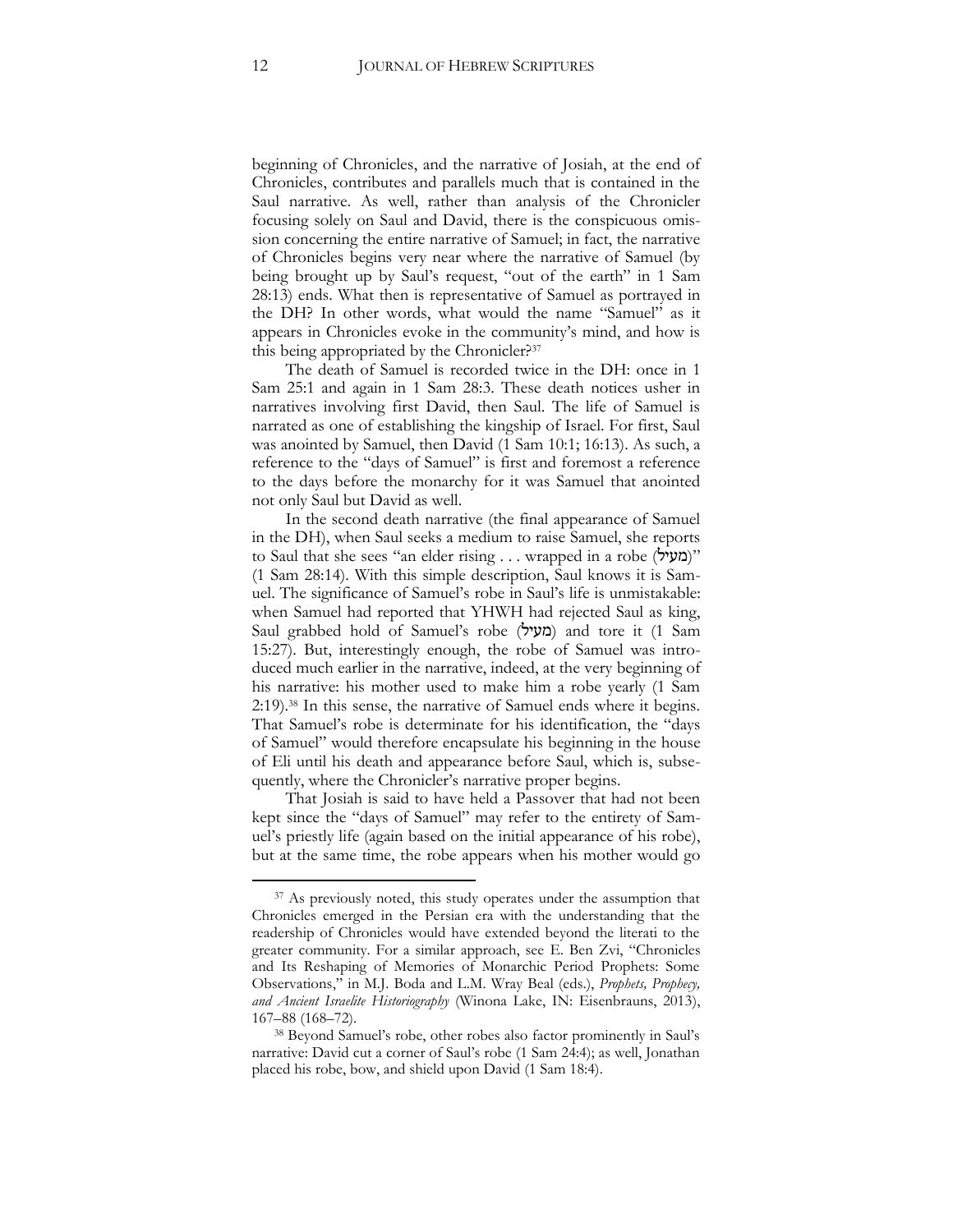up to "the yearly sacrifice" (1 Sam 2:19). In a similar vein, the Passover (as opposed to the Feast of Succoth, for example) was a yearly *sacrifice*. It is precisely in this context that the priestly "house" is mentioned, for the "house" of Eli was wicked (1 Sam 2:27–36). Eli's sons, the priests at Shiloh, were worthless (בליעל) and God promised, through his prophet, to raise up a "faithful priest" and "build him a sure house" that would go before his anointed forever (1 Sam 2:35). Coincidentally, the utilization of "house" in Chronicles is intentionally ambiguous (terms for "temple" and "house" are both implemented by the Chronicler throughout the narrative). It is precisely at the end of Josiah's Passover, immediately following the reference to the "days of Samuel," that the narrative transitions: "after all this, when Josiah established the house (הבית)." This temporal marker (i.e. "after all this" [אחרי כל־זאת]) is the transition from "good" Josiah to "bad" and in an accelerated pace, the exile proceeds from this moment: the establishment of "the house."<sup>39</sup> The priestly house (i.e. temple) is established at the exact moment that the narrative describes the final decline and death of the Davidic line. According to Kenneth A. Ristau, " 'all of this' [in 2 Chr 35:20] might even envelop the entire cultic history as epitomized in Josiah's extensive preparations of the temple. In such a reading, this is the ultimate turning point in Chronicles."<sup>40</sup> The Passover celebrated by Josiah being referenced to the "days of Samuel," which, within the DH refers to a yearly sacrifice, portrays the fulfilment of the establishment of the priest's house and it is precisely at this point that the Davidic monarchy becomes obsolete in Chronicles: the temple cult is firmly established.

However, while this connection is certainly plausible, the Chronicler's reference to Samuel occurs as a reference to the Passover. Since Samuel is not reported as specifically keeping a Passover, the last remaining comparison rests upon where sacrifices (the closest parallel to a Passover celebration) feature within Samuel's narrative. Indeed, there are several connections between Samuel and sacrifices that occur within the DH that may contribute to the overall social memory of Samuel, especially in connection with the Passover as explicitly found in the narrative in 2 Chr 35:1–19.

The first time Saul and Samuel meet, it is because the people have a sacrifice and Samuel goes up to the shrine to eat and bless the sacrifice (1 Sam 9:12–13). It is in this context, the morning following a sacrifice, that Saul is anointed. Furthermore, it is later in the narrative (1 Sam 15) that several elements (Samuel's robe, Saul, and a sacrifice) coalesce together. When Saul is rejected by Samuel and tears his robe, Samuel subsequently sulks in Ramah. But before the end of the scene, the narrator makes the point that "Samuel did

<sup>39</sup> Cf. Boda who writes that "for the Chronicler, Josiah's death signaled the end of the independent kingdom of Judah" (*1–2 Chronicles*, 423).

<sup>40</sup> Ristau, "Reading and Re-Reading Josiah: The Chronicler's Representation," 231.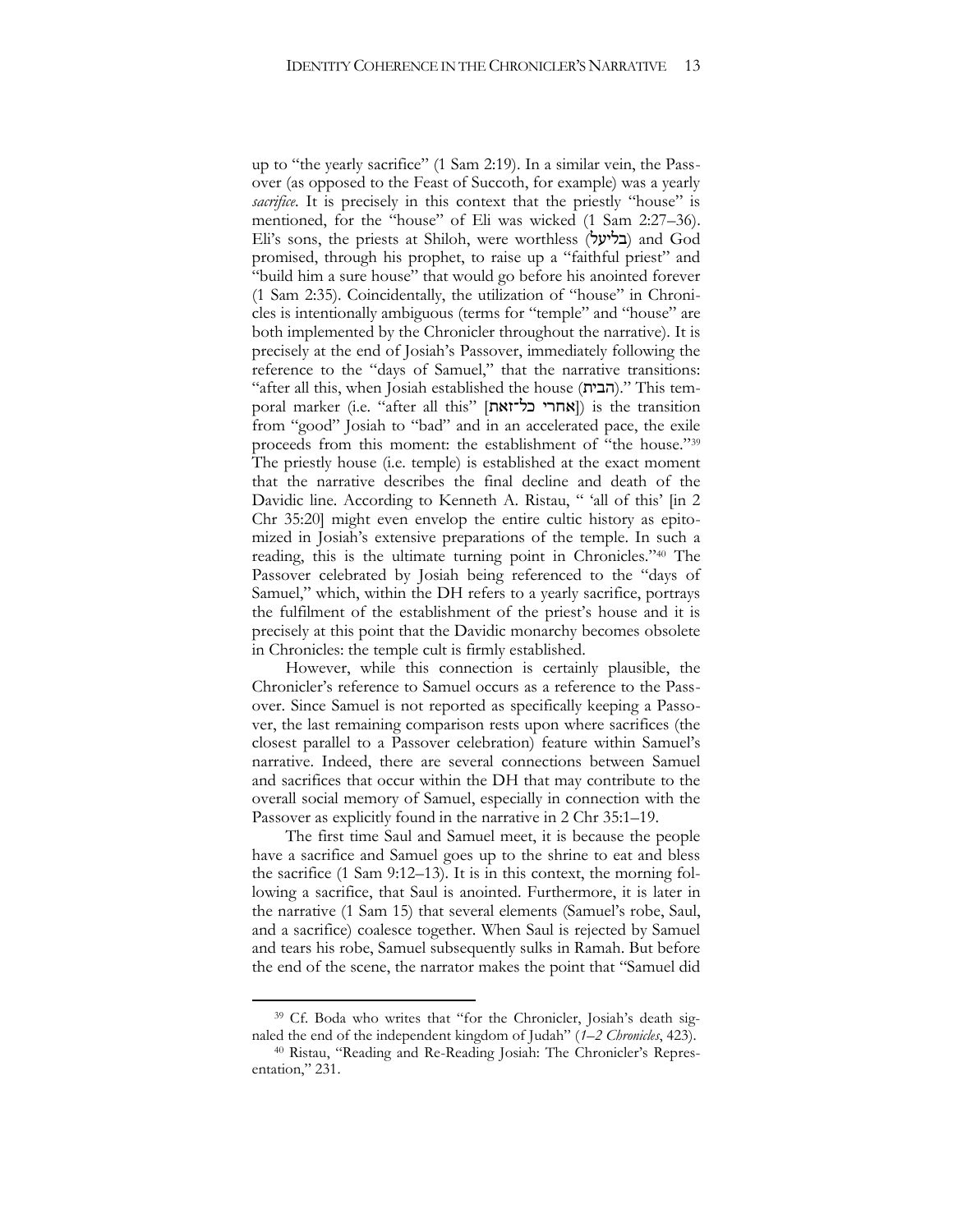not again see Saul until the day of his death" (15:35). While this can be taken as a mere referral to both men meeting in Sheol, in fact, Saul will indeed see Samuel in the day of his death (1 Sam 28:14). This sense of foreshadowing will return/recall for the reader the instances of Samuel's "robe" as developed earlier in this study. As such, the text links Samuel and Saul with sacrifice, kingship, and lament, all of which are present in Josiah's narrative.

Following the scene of Saul's rejection, YHWH tells Samuel to go to Jesse and to say "I have come to sacrifice to YHWH" (1 Sam 16:2). Again, Samuel and sacrifice are linked with the anointing of a king. This sacrifice (in Bethlehem) is to be the anointing of David. At the conclusion of this narrative, the spirit of YHWH departs from Saul and a "bad" Spirit torments him (16:14). However, the sacrifice with Jesse's son included only a heifer (16:2). In Josiah's Passover, both lambs and cattle are provided by the king and his officials (2 Chr 35:7–9). This may be a means of allowing the reader to realize a link between the sacrifice associated with David (which contained only a heifer) with a separate, subsequent narrative involving the sacrifice of a lamb. In reference to Samuel, however, both Saul and David's anointing are distinctly linked through sacrifice. Only, Saul's anointing as king results in further lament, as evidenced by Samuel sulking in Ramah, as well as David's exalted lament of Saul's death in 2 Sam 1:19–27; on the other hand, Samuel does not live to see David's ascension.

The narrative of Samuel judging (as opposed to the narrative of his rise and thus being raised under Eli) contains a reference to Samuel gathering "all Israel" at Mizpah (1 Sam 7:3–17). There he took a "suckling lamb" (טלה חלב) and offered it to the Lord "on behalf of Israel." This sacrifice follows a reform initiated by Samuel. The Israelites had lost the ark to the Philistines and it remained lodged at Kiriath-Jearim for twenty years; all of the house of Israel lamented (ינהו). Samuel, sacrifice, and lamenting are intricately connected in this pericope. That Samuel is not recorded as conducting a Passover, this act is surprisingly similar to the Passover.

Furthermore, there is in this narrative a repeated mention of "the days of" Samuel. First, the hand of YHWH is said to be against the Philistines "all the days of Samuel" (1 Sam 7:13).<sup>41</sup> The second mention of Samuel's "days" occurs in 7:15, when Samuel is said to have judged Israel "all the days of his life" (ימי חייו). The narrative seems to end on a positive note at this time:

At this point in the story one wonders if the Deuteronomist is painting a deliberate picture of a tranquil Israel on the eve of the request for a king. To be sure, 7.13–14 have a sociopolitical importance because the specific request for a king in the next chapter will surface in an atmosphere that has a dis-

<sup>&</sup>lt;sup>41</sup> This is the only occurrence of the specific phrase "days of Samuel"  $($ ימי שמואל) in the DH.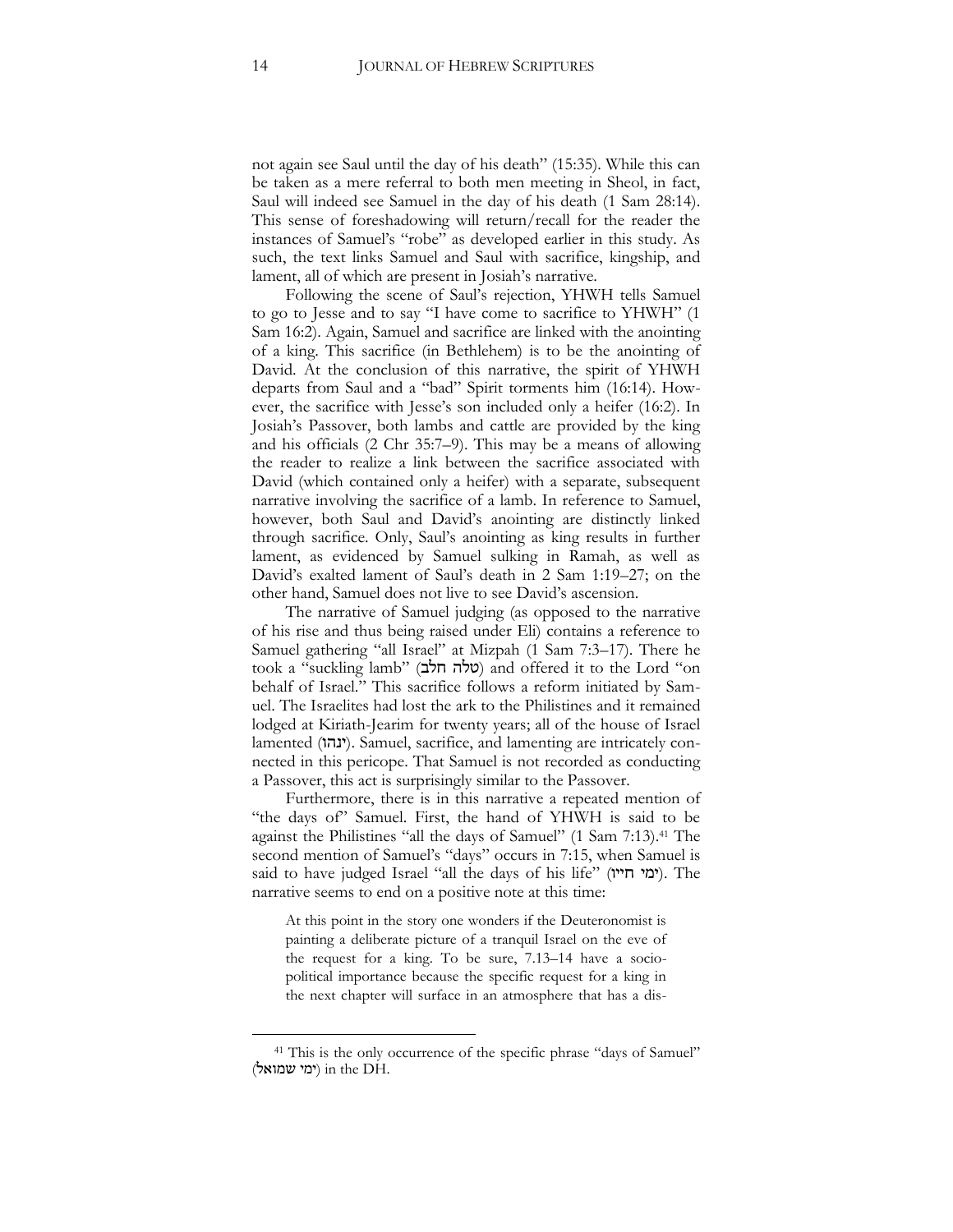tinct absence of overt hostility. In other words, it cannot be war that provides the impetus for the request for a king.<sup>42</sup>

However, this is precisely the point that Israel *requests* a king: at the end of Samuel's life (1 Sam 8:1), when he is old (זקן). Following the narrative, it is because Samuel's sons were "bending" (יטו from the Hebrew root (נטה) justice and not following the way of Samuel (8:3). That Samuel was able to deliver Israel from danger and lead the cultic ceremonies in the absence of a ruling monarchy fits well with the end of Chronicles, where Israel's monarchy is no longer present within a properly functioning cultus (2 Chr 36:23). Diana V. Edelman suggests as much when she says, "The question asked by the men of Beth Shemesh in 1 Sam. 7:19 ('Who is able to stand before YHWH, this holy God?') reverberates strongly as a key issue, suggesting, perhaps, that the elimination of kingship in favor of YHWH's direct rule over his people is the inevitable solution to a situation being addressed by either the author of 1 Samuel or a subsequent editor."<sup>43</sup>

This is clearly seen in the "renewing" of Saul's kingship (1 Sam 11:14–12:25). Samuel relates to the people that when they were in Egypt and were oppressed, they cried out to God and he raised up Moses and Aaron (this being the second mention of Moses and Aaron in Samuel's speech) for them (i.e., the priesthood); then, after they forsook the Lord, they cried out and he gave them judges (Jerubbaal et al.) to rescue them and allow them to live in safety; however, when they saw a king of the nations (Nahash of the Ammonites) come against them, they do not cry out to God, but demand a king. This is further admitted as a "sin" of the people (1 Sam 12:19). Polzin makes an argument that the statement by the people to "give up the men [that said 'Saul shall be *king* over us'] that we may put them to death" (1 Sam 11:12, italics mine) is a plea to extirpate those seeking a monarchic Israel.<sup>44</sup> The priesthood was an answer from God; rescuing from oppression was an answer from God; the demand for a king was sinful. And yet, the focus on Josiah's Passover is precisely on the integrity of the priesthood (with the assistance of the Levites). Only after the temple (lit. house) is established, and the cultus functioning properly, do the Davidides decline into death and exile.<sup>45</sup> In the end, it is the cultus that remains in Jerusalem for the people of YHWH to "go up" to.

<sup>42</sup> K. Bodner, *1 Samuel: A Narrative Commentary* (Hebrew Bible Monographs; Sheffield: Sheffield Phoenix, 2008), 68.

<sup>43</sup> D.V. Edelman, "Did Saulide-Davidic Rivalry Resurface in Early Persian Yehud?", in J.A. Dearman and M.P. Graham (eds.), *The Land that I Will Show You* (Englewood Cliffs, NJ: T&T Clark, 2002), 69–91 (70).

<sup>44</sup> Polzin, *Samuel and the Deuteronomist*, 114.

<sup>45</sup> For a perspective of how the Davidic role is conceivably replaced by Cyrus, see E. Ben Zvi "When the Foreign Monarch Speaks," in M.P. Graham and S.L. McKenzie (eds.), *The Chronicler as Author: Studies in Text and Texture* (Sheffield: Sheffield Academic, 1999), 209–28 (228); for